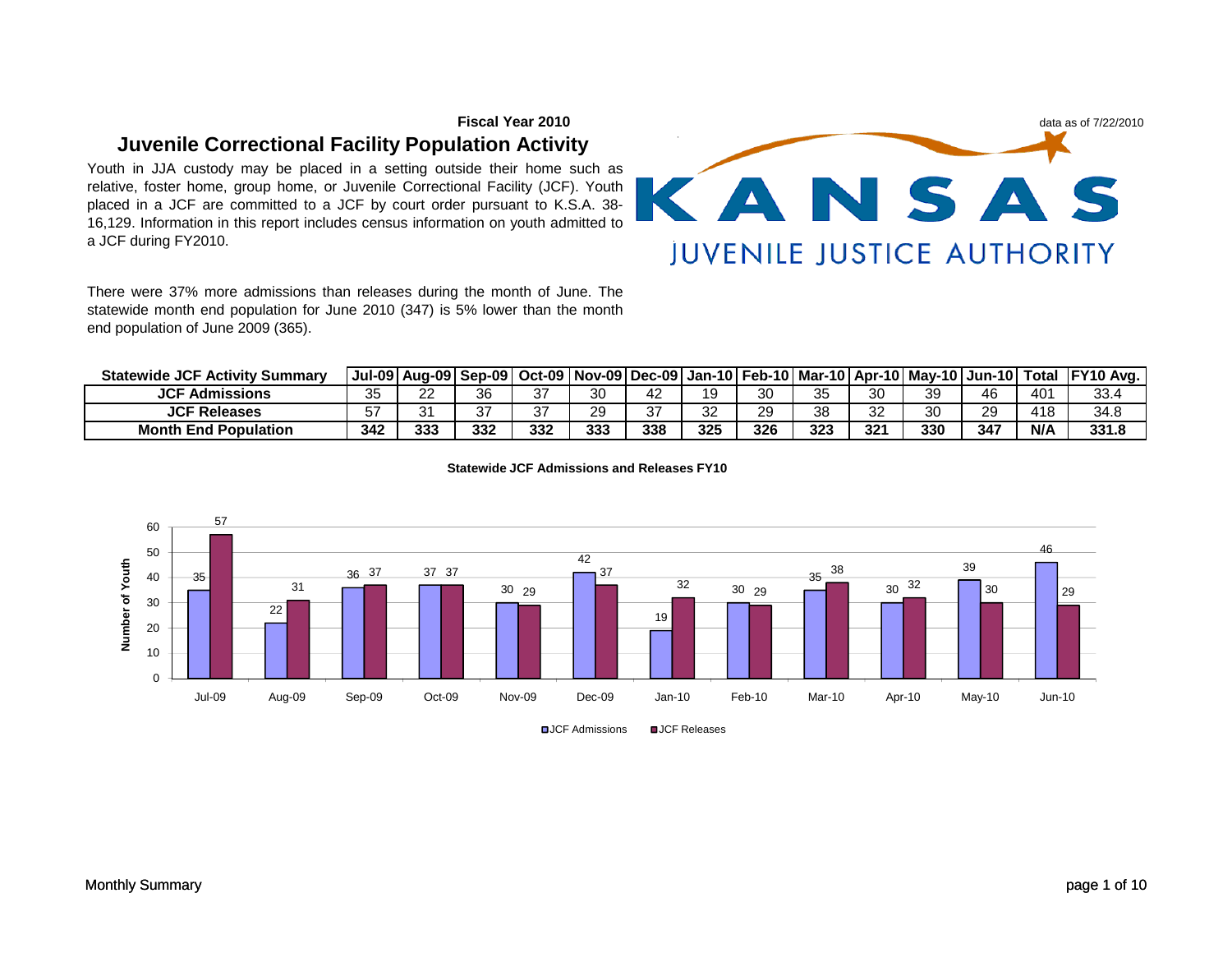#### **Statewide JCF Month End Population**

The average month end population for FY10 (332) is 6.5% lower than the average month end populationduring FY09 (355).

#### **Fiscal Year 2010 Average: Youth JCF Placement Distribution**



**Statewide Juvenile Correctional Facility Month End Population** 

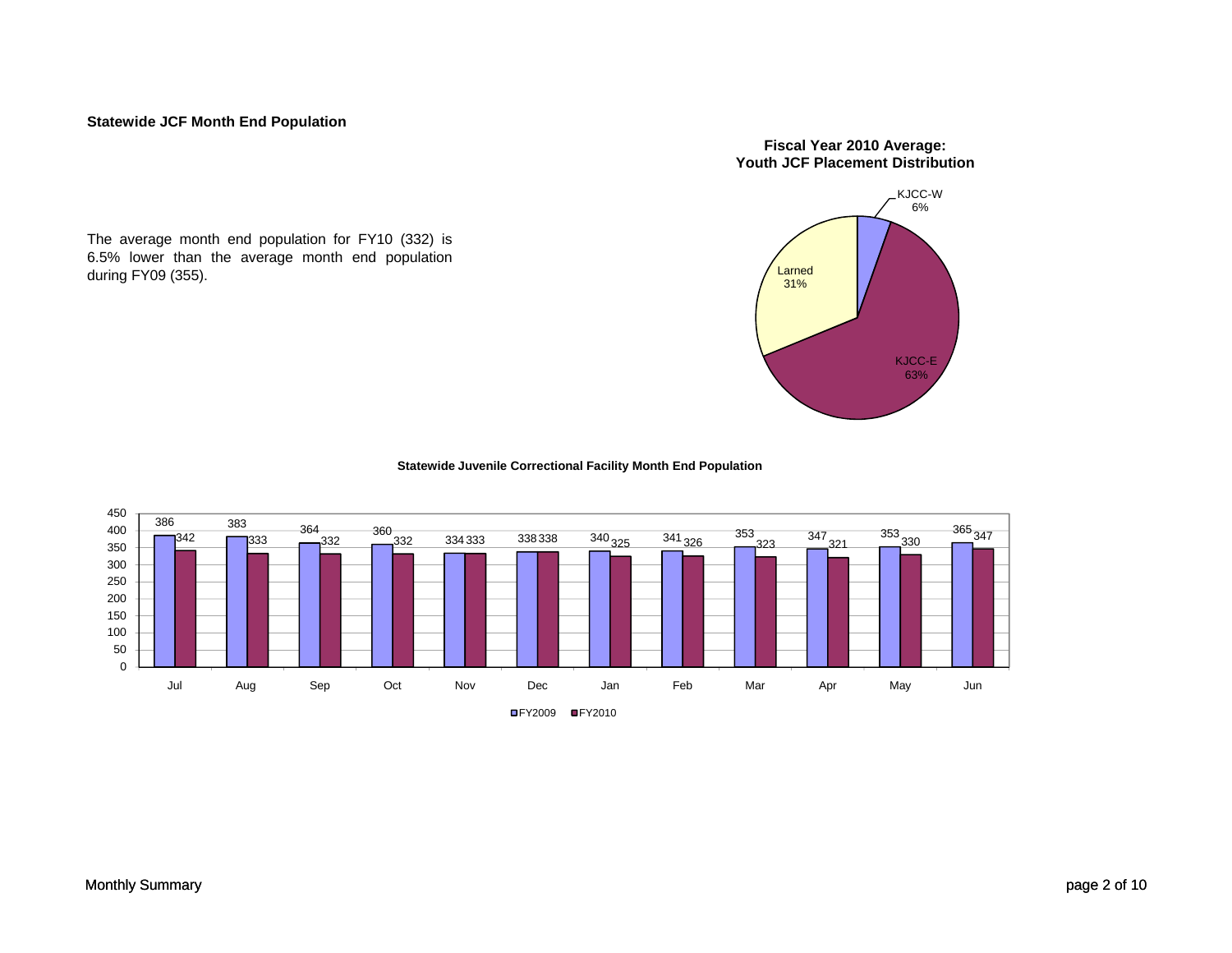#### **Census Events: Average Monthly Frequency Fiscal Year Flashback**

|                                       | F-106 | $\epsilon^{10^{1}}$ | Flos | E109             | FILO |  |
|---------------------------------------|-------|---------------------|------|------------------|------|--|
| New commitments                       | 26.4  | 30.7                | 25.8 | 23.7             | 21.3 |  |
| Return due to Technical Violations of |       |                     |      |                  |      |  |
| conditional Release                   | 12.5  | 11.2                | 8.7  | 11.0             | 8.5  |  |
| Return due to new crime while on      |       |                     |      |                  |      |  |
| conditional release                   | 1.4   | 2.5                 | 1.8  | 1.8              | 2.5  |  |
| Return from Discharge with new        |       |                     |      |                  |      |  |
| adjudication                          | 0.4   | 0.3                 | 0.7  | 1.0 <sub>l</sub> | 1.1  |  |
| <b>Total Entries into JCF</b>         | 40.8  | 44.6                | 37.0 | 37.5             | 33.4 |  |
| <b>Conditional Releases</b>           | 47.4  | 38.2                | 40.5 | 37.7             | 33.2 |  |
| <b>Direct Discharges</b>              | 1.1   | 1.8                 | 1.5  | 1.6              | 1.7  |  |
| <b>Total Exits from JCF</b>           | 48.5  | 40.0                | 42.0 | 39.3             | 34.8 |  |

**Statewide Avg. JCF Census # Events Across Years** 



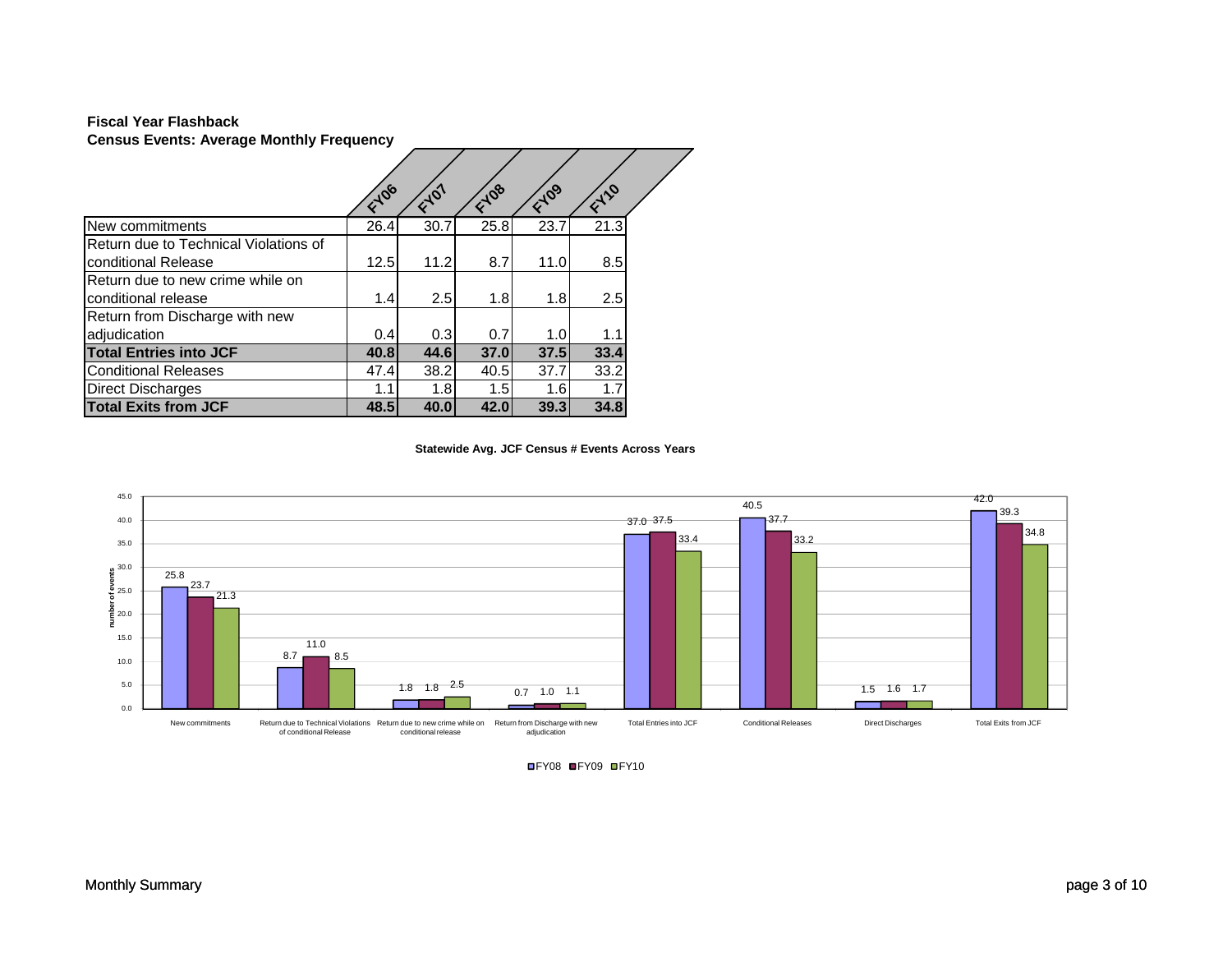#### **Statewide JCF Characteristics**

#### **FY2010 JCF Admission by Gender**

Kansas operates two Juvenile Correctional Facilities. All males entering <sup>a</sup> Juvenile Correctional Facility are admitted through the Reception and Diagnostic Unit (RDU) at the Kansas Juvenile Correctional Complex - East (KJCC-E). Upon completion of <sup>a</sup> classification assessment at the RDU, males serve out their sentence at either the KJCC-E location in Topeka or Larned JCF. Kansas Juvenile Correctional Complex - West (KJCC-W) is the only facility that receives female admissions and is the RDU for females.



|                                       | <b>KJCC-W</b> | <b>KJCC-E</b>       | ∟arned | <b>AII JCF</b> |
|---------------------------------------|---------------|---------------------|--------|----------------|
| <b>FY 10 Average Daily Population</b> | 7.8           | . . <u>.</u><br>. I | 104.0  | 333.1          |



#### **FY2010 Average Daily Population**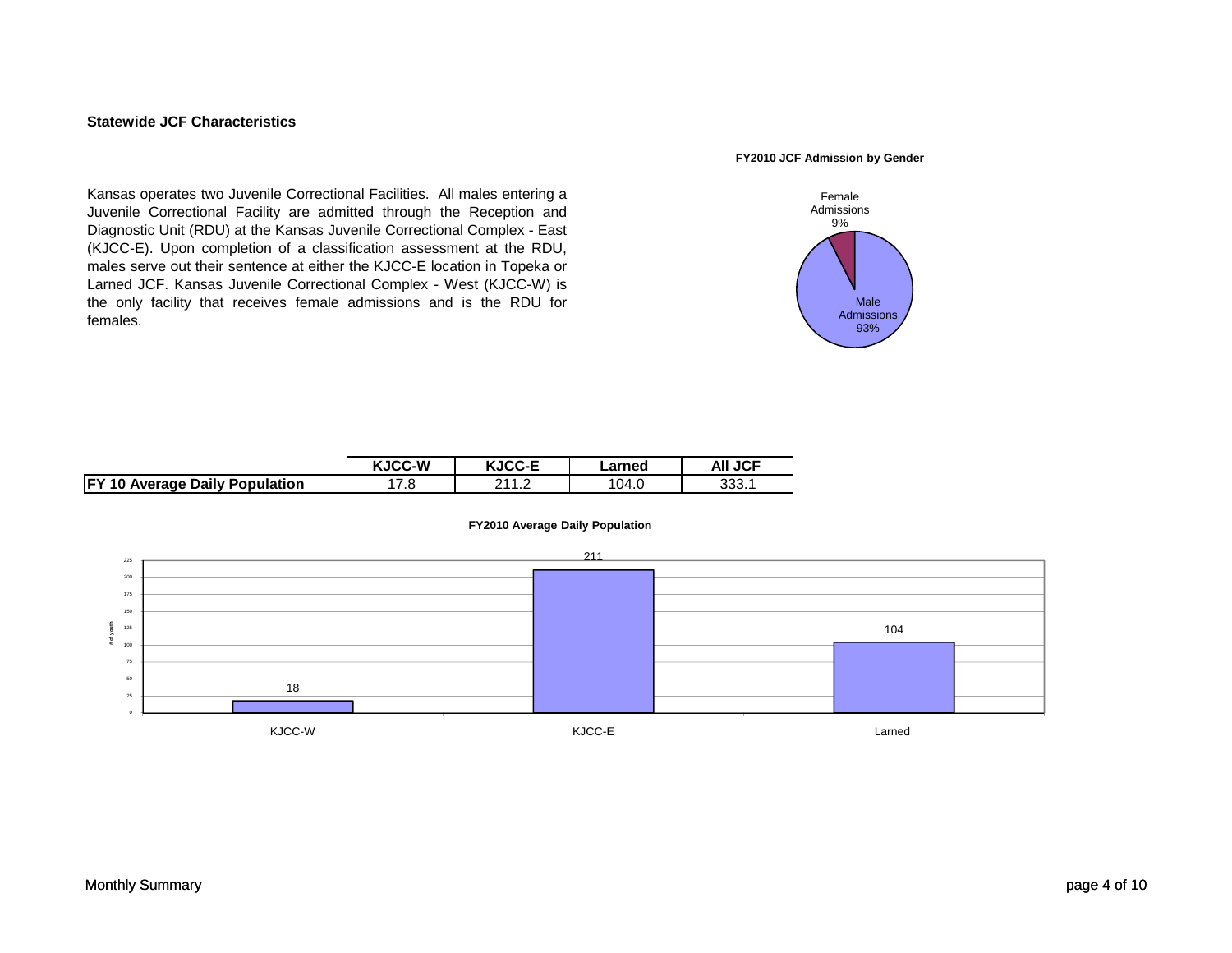### **JCF Detail: Statewide**

| <b>Youth Entering All JCF</b>           |     |                 |                 |     |                 |            |                 |           |     |     | Jul-09 Aug-09 Sep-09   Oct-09   Nov-09   Dec-09   Jan-10   Feb-10   Mar-10   Apr-10   May-10   Jun-10 |           | Tot | Mo.avg |
|-----------------------------------------|-----|-----------------|-----------------|-----|-----------------|------------|-----------------|-----------|-----|-----|-------------------------------------------------------------------------------------------------------|-----------|-----|--------|
| <b>New Commitments</b>                  | 22  | 12 <sub>1</sub> | 25 <sub>1</sub> | 22  | 18 <sub>l</sub> | 31         |                 | 18        |     |     | 23                                                                                                    | 32        | 256 | 21.3   |
| Return due to Technical Violations of   |     |                 |                 |     |                 |            |                 |           |     |     |                                                                                                       |           |     |        |
| <b>Conditional Release</b>              | 11  |                 | 81              | 11  |                 |            |                 | ы         |     |     | 13 <sub>1</sub>                                                                                       |           | 102 | 8.5    |
| Return due to New Crime while on        |     |                 |                 |     |                 |            |                 |           |     |     |                                                                                                       |           |     |        |
| Conditional Release                     |     |                 |                 |     |                 |            |                 |           |     |     |                                                                                                       |           | 30  | 2.5    |
| Return from Discharge with New          |     |                 |                 |     |                 |            |                 |           |     |     |                                                                                                       |           |     |        |
| Adjudication                            |     |                 |                 |     |                 |            |                 |           |     |     |                                                                                                       |           | 13  |        |
| Total Entries into JCF I                | 35  | 22              | 36              | 37  | 30 <sub>l</sub> | 42         | 19 <sub>1</sub> | <b>30</b> | 35  | 30  | 39                                                                                                    | 46        | 401 | 33.4   |
| <b>Youth Exiting Facility</b>           |     |                 |                 |     |                 |            |                 |           |     |     | Jul-09 Aug-09 Sep-09   Oct-09   Nov-09   Dec-09   Jan-10   Feb-10   Mar-10   Apr-10   May-10   Jun-10 |           | Tot | Mo.avg |
| <b>Conditional Releases</b>             | 52  | 30 <sup>I</sup> | 37              | 36  | 26I             | 37         | 30I             | 291       | 361 | 29  | 30                                                                                                    | 26I       | 398 | 33.2   |
| Direct Discharges                       |     |                 |                 |     |                 |            |                 |           |     |     |                                                                                                       |           | 20  |        |
| Total Exits from Facility               | 57  | 31              | 37              | 37  | 29              | 37         | 32 <sub>l</sub> | ا29       | 381 | 32  | 30                                                                                                    | <b>29</b> | 418 | 34.8   |
| <b>Month End Population</b>             |     |                 |                 |     |                 |            |                 |           |     |     | Jul-09 Aug-09 Sep-09 Oct-09 Nov-09 Dec-09 Jan-10 Feb-10 Mar-10 Apr-10 May-10 Jun-10                   |           | Tot | Mo.avg |
| Total # Youth placed in JCF on last day |     |                 |                 |     |                 |            |                 |           |     |     |                                                                                                       |           |     |        |
| of the month                            | 342 | 3331            | 332             | 332 | <b>3331</b>     | <b>338</b> | 325             | 326       | 323 | 321 | 330                                                                                                   | 347       |     | 331.8  |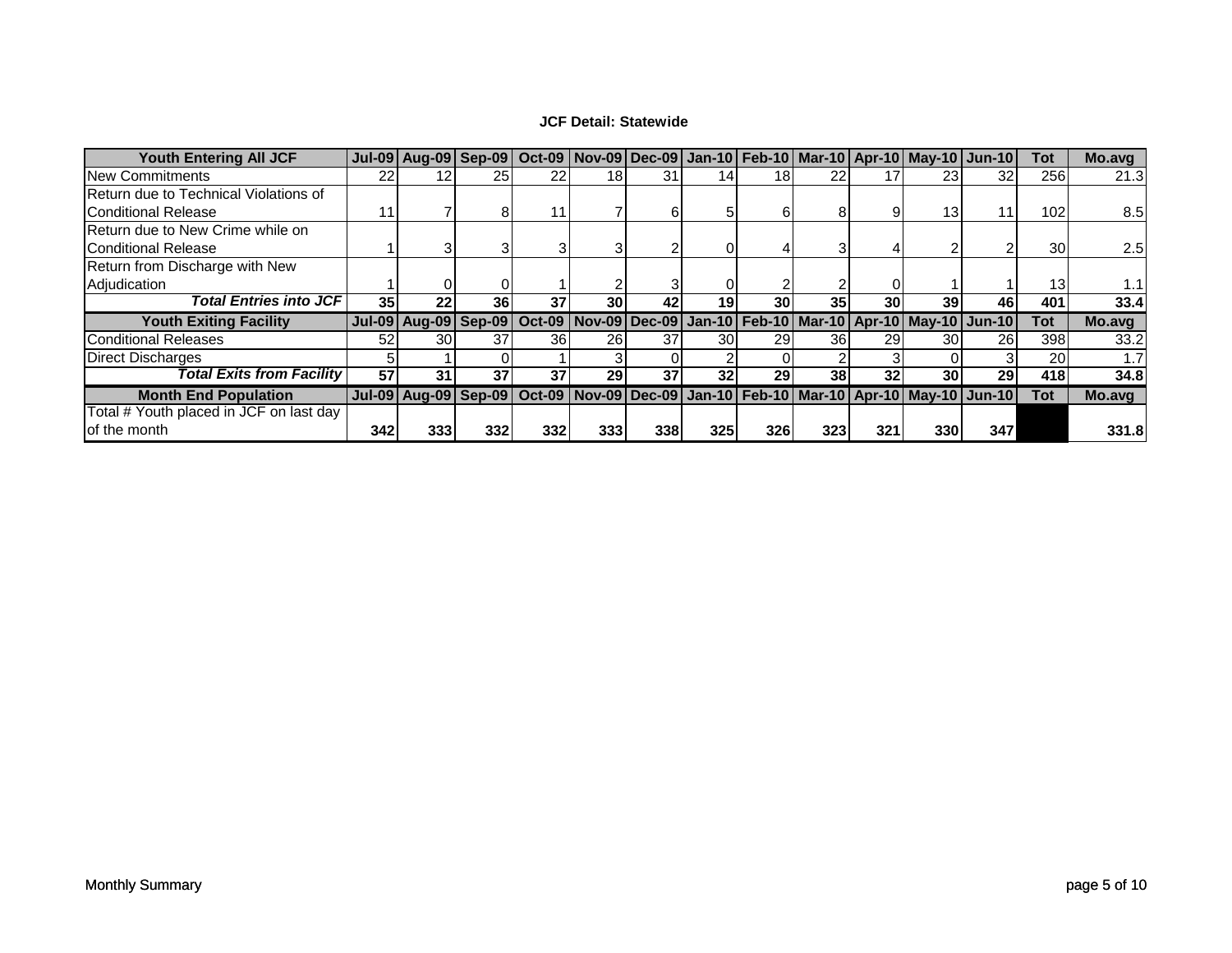| Youth Entering KJCC - W Jul-09 Aug-09 Sep-09 Oct-09 Nov-09 Dec-09 Jan-10 Feb-10 Mar-10 Apr-10 May-10 Jun-10 |    |                             |    |    |    |    |    |    |    |                                                                                |    | Tot        | Mo.avg |
|-------------------------------------------------------------------------------------------------------------|----|-----------------------------|----|----|----|----|----|----|----|--------------------------------------------------------------------------------|----|------------|--------|
| <b>New Commitments</b>                                                                                      |    |                             |    |    |    |    |    |    |    |                                                                                |    | 19         | 1.6    |
| Return due to Technical Violations of                                                                       |    |                             |    |    |    |    |    |    |    |                                                                                |    |            |        |
| <b>IConditional Release</b>                                                                                 |    |                             |    |    |    |    |    |    |    |                                                                                |    | 10         | 0.8    |
| Return due to New Crime while on                                                                            |    |                             |    |    |    |    |    |    |    |                                                                                |    |            |        |
| <b>IConditional Release</b>                                                                                 |    |                             |    |    |    |    |    |    |    |                                                                                |    |            | 0.1    |
| Return from Discharge with New                                                                              |    |                             |    |    |    |    |    |    |    |                                                                                |    |            |        |
| Adjudication                                                                                                |    |                             |    |    |    |    |    |    |    |                                                                                |    |            | 0.0    |
|                                                                                                             |    |                             |    |    |    |    |    |    |    |                                                                                |    |            |        |
| Transferring In from another JCF (N/A)                                                                      |    |                             |    |    |    |    |    |    |    |                                                                                |    |            | 0.0    |
| <b>Total Entries into JCF</b>                                                                               |    |                             |    |    |    |    |    |    |    |                                                                                |    | 30         | 2.5    |
| <b>Youth Exiting Facility</b>                                                                               |    | <b>Jul-09 Aug-09 Sep-09</b> |    |    |    |    |    |    |    | Oct-09   Nov-09   Dec-09   Jan-10   Feb-10   Mar-10   Apr-10   May-10   Jun-10 |    | <b>Tot</b> | Mo.avg |
| Transferred out to another JCF (N/A)                                                                        |    |                             |    |    |    |    |    |    |    |                                                                                |    |            | N/A    |
| <b>Conditional Releases</b>                                                                                 |    |                             |    |    |    |    |    |    |    |                                                                                |    | 32         | 2.7    |
| <b>Direct Discharges</b>                                                                                    |    |                             |    |    |    |    |    |    |    |                                                                                |    |            | 0.1    |
| Total Exits from Facility                                                                                   |    |                             |    |    |    |    |    |    |    |                                                                                |    | 33         | 2.8    |
| <b>Month End Population</b>                                                                                 |    | <b>Jul-09 Aug-09 Sep-09</b> |    |    |    |    |    |    |    | Oct-09   Nov-09   Dec-09   Jan-10   Feb-10   Mar-10   Apr-10   May-10   Jun-10 |    | <b>Tot</b> | Mo.avg |
| Total # Youth placed in JCF on last day                                                                     |    |                             |    |    |    |    |    |    |    |                                                                                |    |            |        |
| of the month                                                                                                | 21 | 21                          | 21 | 19 | 19 | 19 | 14 | 15 | 16 |                                                                                | 19 |            | 17.9   |

## **JCF Detail: Kansas Juvenile Correctional Complex - West (Females)**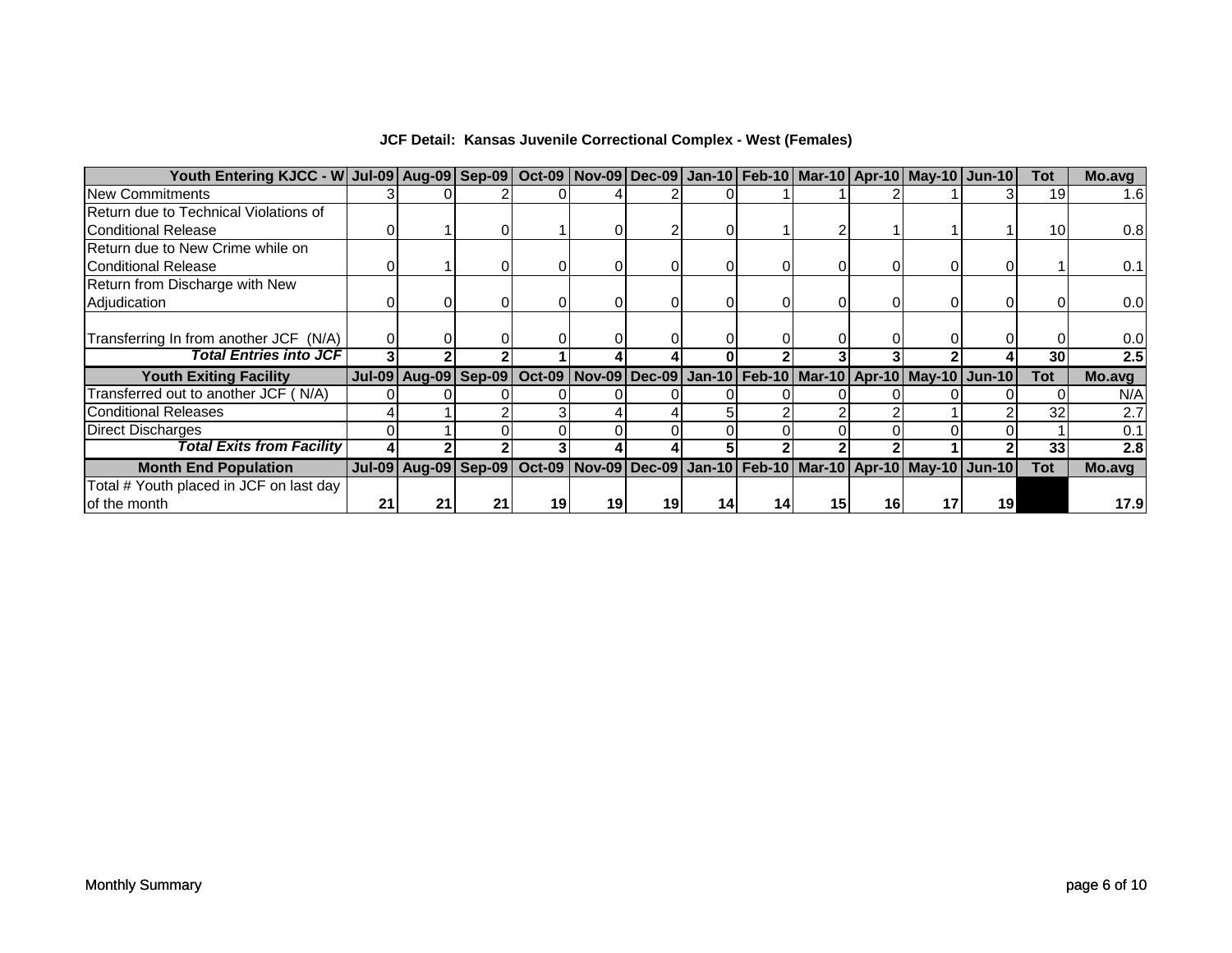| Youth Entering KJCC - E Jul-09 Aug-09 Sep-09   Oct-09   Nov-09   Dec-09   Jan-10   Feb-10   Mar-10   Apr-10   May-10   Jun-10 |     |                             |                 |           |                 |     |     |                 |           |                 |                                                                                |                 | Tot        | Mo.avg |
|-------------------------------------------------------------------------------------------------------------------------------|-----|-----------------------------|-----------------|-----------|-----------------|-----|-----|-----------------|-----------|-----------------|--------------------------------------------------------------------------------|-----------------|------------|--------|
| <b>New Commitments</b>                                                                                                        | 19  | 12 <sub>1</sub>             | 23 <sub>l</sub> | 22        | 14              | 29  |     |                 |           |                 |                                                                                | 29              | 237        | 19.8   |
| Return due to Technical Violations of                                                                                         |     |                             |                 |           |                 |     |     |                 |           |                 |                                                                                |                 |            |        |
| Conditional Release                                                                                                           | 11  |                             |                 | 10I       |                 |     |     |                 |           |                 | 12                                                                             | 10              | 92         | 7.7    |
| Return due to New Crime while on                                                                                              |     |                             |                 |           |                 |     |     |                 |           |                 |                                                                                |                 |            |        |
| <b>Conditional Release</b>                                                                                                    |     |                             |                 |           |                 |     |     |                 |           |                 |                                                                                |                 | 29         | 2.4    |
| Return from Discharge with New                                                                                                |     |                             |                 |           |                 |     |     |                 |           |                 |                                                                                |                 |            |        |
| Adjudication                                                                                                                  |     |                             |                 |           |                 |     |     |                 |           |                 |                                                                                |                 | 13         | 1.1    |
| Transferring In from another JCF                                                                                              |     |                             |                 |           |                 |     |     |                 |           |                 |                                                                                |                 |            | 0.7    |
| <b>Total Entries into JCF</b>                                                                                                 | 32  | 22                          | 35 <sub>1</sub> | 37        | 26              | 38  | 19  | 29              | 32        | 27              | 40                                                                             | 42              | 379        | 31.6   |
| <b>Youth Exiting Facility</b>                                                                                                 |     | <b>Jul-09 Aug-09 Sep-09</b> |                 |           |                 |     |     |                 |           |                 | Oct-09 Nov-09 Dec-09 Jan-10 Feb-10 Mar-10 Apr-10 May-10 Jun-10                 |                 | <b>Tot</b> | Mo.avg |
| Transferred out to another JCF                                                                                                | 11  | 14                          |                 | 13        |                 |     |     |                 | 13        |                 |                                                                                | 16 <sup>1</sup> | 119        | 9.9    |
| <b>Conditional Releases</b>                                                                                                   | 36  | 21                          | 24              | <b>25</b> | 18 <sub>l</sub> | 27  | 18  | 20 <sup>1</sup> | <b>26</b> | 14 <sub>1</sub> | 19                                                                             | 15 <sub>l</sub> | 263        | 21.9   |
| <b>Direct Discharges</b>                                                                                                      |     |                             |                 |           |                 |     |     |                 |           |                 |                                                                                |                 | 14         | 1.2    |
| Total Exits from Facility                                                                                                     | 52  | 35                          | 28              | 39        | 28              | 38  | 21  | 23 <sub>l</sub> | 39        | 24              | 36                                                                             | 33              | 396        | 33.0   |
| <b>Month End Population</b>                                                                                                   |     | <b>Jul-09 Aug-09 Sep-09</b> |                 |           |                 |     |     |                 |           |                 | Oct-09   Nov-09   Dec-09   Jan-10   Feb-10   Mar-10   Apr-10   May-10   Jun-10 |                 | <b>Tot</b> | Mo.avg |
| Total # Youth placed in JCF on last day                                                                                       |     |                             |                 |           |                 |     |     |                 |           |                 |                                                                                |                 |            |        |
| of the month                                                                                                                  | 218 | 205                         | 212             | 210       | 208             | 208 | 206 | 212             | 205I      | 208             | 212                                                                            | 221             |            | 210.4  |

# **JCF Detail: Kansas Juvenile Correctional Complex - East (Males)**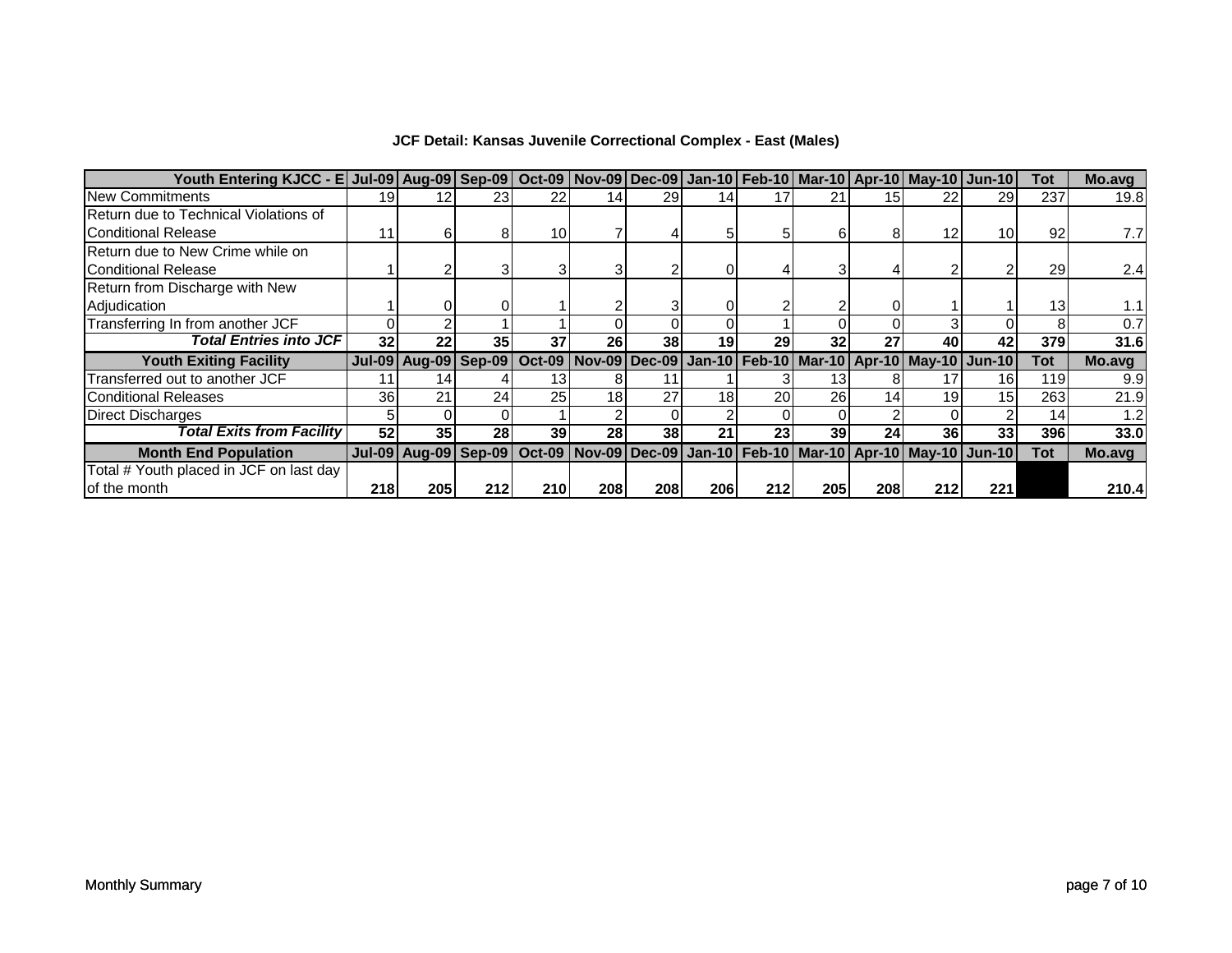| <b>Youth Entering Larned Facility</b>   |     | Jul-09 Aug-09 Sep-09 Oct-09 Nov-09 Dec-09 Jan-10 Feb-10 Mar-10 Apr-10 May-10 Jun-10                   |    |                 |     |     |     |     |      |                 |     |                 | Tot        | Mo.avg |
|-----------------------------------------|-----|-------------------------------------------------------------------------------------------------------|----|-----------------|-----|-----|-----|-----|------|-----------------|-----|-----------------|------------|--------|
| <b>New Commitments</b>                  |     |                                                                                                       |    |                 |     |     |     |     |      |                 |     |                 |            | 01     |
| Return due to Technical Violations of   |     |                                                                                                       |    |                 |     |     |     |     |      |                 |     |                 |            |        |
| <b>Conditional Release</b>              |     |                                                                                                       |    |                 |     |     |     |     |      |                 |     |                 |            | 01     |
| Return due to New Crime while on        |     |                                                                                                       |    |                 |     |     |     |     |      |                 |     |                 |            |        |
| Conditional Release                     |     |                                                                                                       |    |                 |     |     |     |     |      |                 |     |                 |            | 01     |
| Return from Discharge with New          |     |                                                                                                       |    |                 |     |     |     |     |      |                 |     |                 |            |        |
| Adjudication                            |     |                                                                                                       |    |                 |     |     |     |     |      |                 |     |                 |            | 01     |
| Transferring In from another JCF        | 11  | 14.                                                                                                   |    | 13 <sub>1</sub> |     |     |     |     | 13   |                 |     | 16 <sub>1</sub> | 119        | 9.9    |
| <b>Total Entries into JCF</b>           | 11  | 14                                                                                                    |    | 13              |     | 11  |     |     | 13   |                 |     | 16              | 119        | 9.9    |
| <b>Youth Exiting Facility</b>           |     | Jul-09 Aug-09 Sep-09   Oct-09   Nov-09   Dec-09   Jan-10   Feb-10   Mar-10   Apr-10   May-10   Jun-10 |    |                 |     |     |     |     |      |                 |     |                 | <b>Tot</b> | Mo.avg |
| Transferred out to another JCF          |     |                                                                                                       |    |                 |     |     |     |     |      |                 |     |                 |            | 0.7    |
| <b>Conditional Releases</b>             | 12  |                                                                                                       |    |                 |     |     |     |     |      | 13 <sub>1</sub> |     |                 | 103        | 8.6    |
| <b>Direct Discharges</b>                |     |                                                                                                       |    |                 |     |     |     |     |      |                 |     |                 |            | 0.4    |
| Total Exits from Facility               | 12  | 10                                                                                                    | 12 |                 |     |     |     |     | 10   | 14              |     | 10              | 116        | 9.7    |
| <b>Month End Population</b>             |     | Jul-09 Aug-09 Sep-09   Oct-09   Nov-09   Dec-09   Jan-10   Feb-10   Mar-10   Apr-10   May-10   Jun-10 |    |                 |     |     |     |     |      |                 |     |                 | <b>Tot</b> | Mo.avg |
| Total # Youth placed in JCF on last day |     |                                                                                                       |    |                 |     |     |     |     |      |                 |     |                 |            |        |
| of the month                            | 103 | 107                                                                                                   | 99 | 103             | 106 | 111 | 105 | 100 | 1031 | 97              | 101 | 107             |            | 103.5  |

## **JCF Detail: Larned Juvenile Correctional Facility**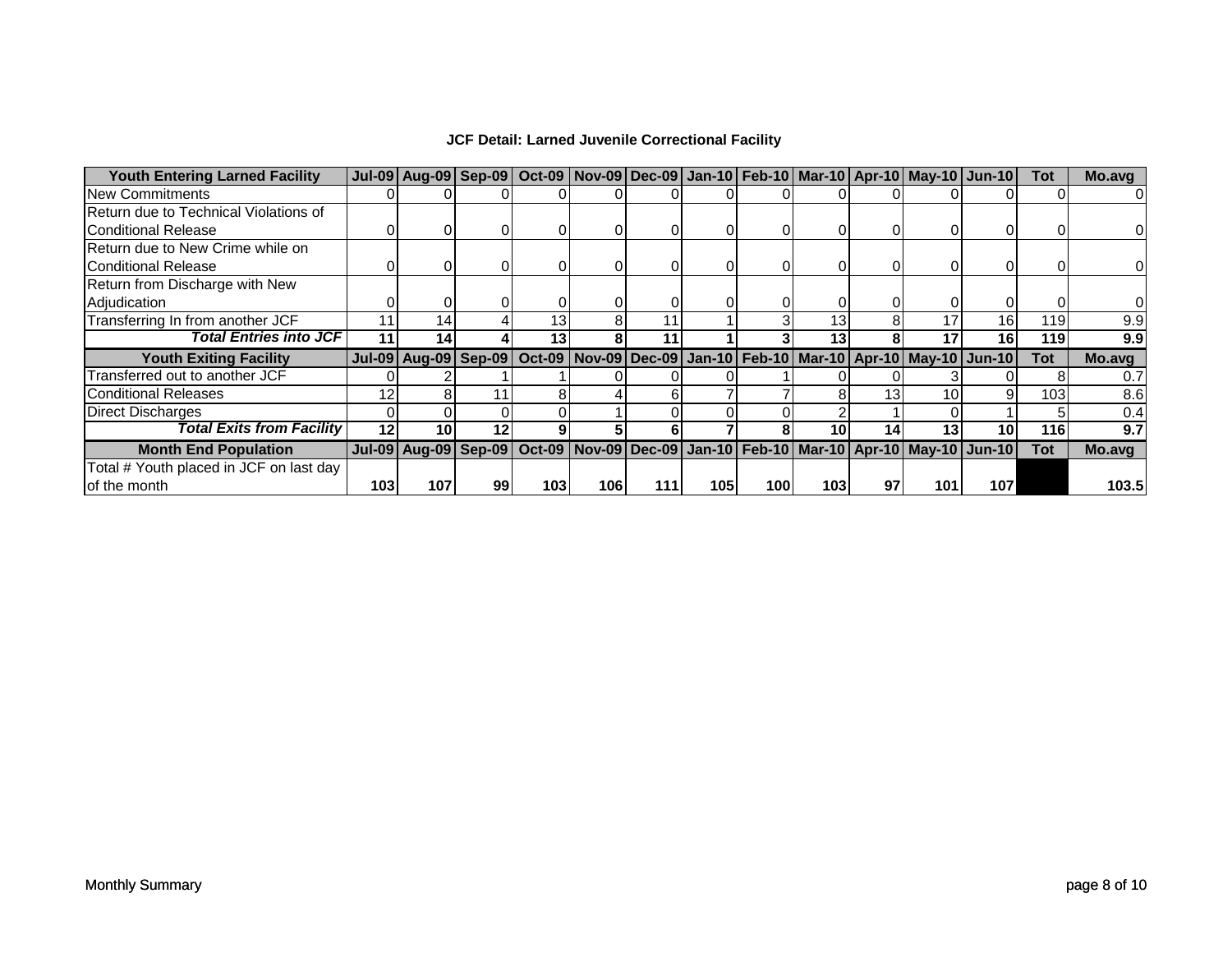### **Juvenile Correctional Facility Youth Characteristics**

| <b>KJCC - West</b>           | $Jul-09$      |                  |                  |      |      |                  |                  |      |      |      | Aug-09 Sep-09 Oct-09 Nov-09 Dec-09 Jan-10 Feb-10 Mar-10 Apr-10 May-10 Jun-10 |      |
|------------------------------|---------------|------------------|------------------|------|------|------------------|------------------|------|------|------|------------------------------------------------------------------------------|------|
| Average Months in JCF        | 4.9           | 5.5 <sub>1</sub> | 6.0              | 7.0I | 5.9  | 5.9 <sub>l</sub> | 6.1              | 6.5  | 6.8  | 6.9  | 7.4I                                                                         | 6.8  |
| Median Months In JCF         | 2.7           | 3.6 <sub>l</sub> | 4.1              | 5.1  | 4.3  | 4.4              | 4.0              | 4.7  | 4.9  | 5.1  | 5.3                                                                          | 4.1  |
| Average Age                  | 17.9          | 17.8             | 17.5             | 17.8 | 17.9 | 17.9             | 18.1             | 17.9 | 18.0 | 17.9 | 17.9                                                                         | 17.8 |
| Median Age                   | 17.8          | 17.6             | 17.4             | 17.5 | 17.5 | 17.6             | 17.7             | 17.7 | 17.8 | 18.0 | 17.9                                                                         | 17.8 |
|                              |               |                  |                  |      |      |                  |                  |      |      |      |                                                                              |      |
| <b>KJCC - East</b>           | <b>Jul-09</b> | Aug-09 Sep-09    |                  |      |      |                  |                  |      |      |      | Oct-09 Nov-09 Dec-09 Jan-10 Feb-10 Mar-10 Apr-10 May-10 Jun-10               |      |
| Average Months for all Youth | 9.1           | 9.6 <sub>1</sub> | 8.9 <sub>l</sub> | 9    | 8.8  | 8.1              | 8.3 <sub>l</sub> | 8.5  | 8.7  | 8.7  | 8.8 <sub>l</sub>                                                             | 8.6  |
| Median Months for all Youth  | 4.7           | 5.2              | 5.3              | 5.4  | 5.4  | 5.1              | 5.1              | 5.4  | 5.8  | 5.4  | 5.5                                                                          | 5.6  |
| Average Age All Youth        | 17.7          | 17.7             | 17.8             | 17.8 | 17.9 | 17.7             | 17.7             | 17.8 | 17.8 | 17.8 | 17.9                                                                         | 17.9 |
| Median Age All Youth         | 17.8          | 17.8             | 17.8             | 17.8 | 17.9 | 17.8             | 17.8             | 17.8 | 17.9 | 17.8 | 17.9                                                                         | 17.9 |
|                              |               |                  |                  |      |      |                  |                  |      |      |      |                                                                              |      |
| Larned                       | <b>Jul-09</b> | Aug-09 Sep-09    |                  |      |      |                  |                  |      |      |      | Oct-09 Nov-09 Dec-09 Jan-10 Feb-10 Mar-10 Apr-10 May-10 Jun-10               |      |
| Average Months in JCF        | 10.9          | 10.5             | 10.6             | 10.5 | 10.9 | 10.8             | 11.31            | 11.6 | 11.3 | 11.4 | 11.0                                                                         | 10.9 |
| <b>Median Months In JCF</b>  | 8.2           | 7.51             | 8.0              | 8.2  | 8.3  | 8.4              | 9.1              | 9.3  | 9.5  | 9.6  | 9.0 <sub>l</sub>                                                             | 9.0  |
| Average Age                  | 17.5          | 17.5             | 17.6             | 17.5 | 17.5 | 17.6             | 17.7             | 17.6 | 17.6 | 17.6 | 17.6                                                                         | 17.6 |
| Median Age                   | 17.5          | 15.6             | 17.6             | 17.6 | 17.6 | 17.7             | 17.8             | 17.7 | 17.8 | 17.8 | 17.7                                                                         | 17.5 |

### **Month End Population Charateristics**